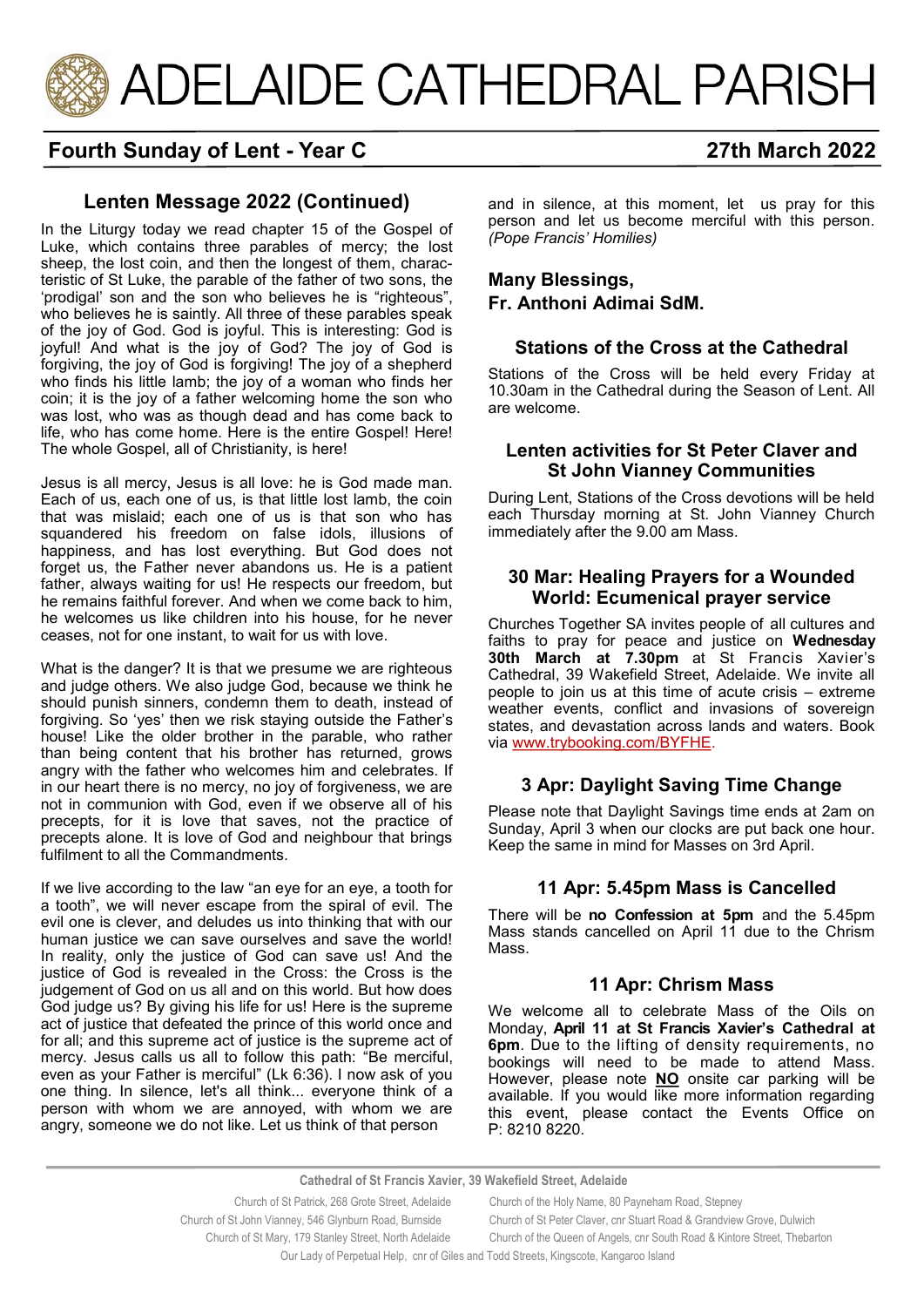# **ADELAIDE CATHEDRAL PARISH**

| <b>Archbishop of Adelaide</b> |  |
|-------------------------------|--|
| Administrator                 |  |
| Assistant Administrator       |  |
| Latin Mass Chaplain           |  |

**Archbishop Patrick O'Regan Administrator** Fr. Anthoni Adimai SdM **Assistant Administrator** Fr. Peter Rozitis **Latin Mass Chaplain** Fr. Michael McCaffrey, FSSP

**Parish Office** (across the lawn from the Cathedral) Mon to Fri: 9.30am–4.30pm • 8210 8155 39 Wakefield St (corner of Wakefield and King William St) Adelaide SA 5000. Mailing: GPO BOX 1364, Adelaide SA 5001.

acp@adelaide.catholic.org.au • www.adelcathparish.org

Parish newsletter: www.adelcathparish.org/news-events/ weekly-newsletters.

| <b>Aboriginal Catholic Ministry</b> |           |
|-------------------------------------|-----------|
| <b>Otherway Centre</b>              | 8362 3185 |
| <b>Cathedral Parish Music</b>       | 82108128  |

**Any emergency requiring a priest**• 0417 080 955 **Pastoral Care:** Visitation and Communion can be arranged for parishioners who are ill. Please call the Office: 8210 8155.

| <b>Normal Mass Timings</b>                                                                          |                                                                                                                                       |  | <b>Second Reading:</b> Philippians<br>Gospel: John 8:1-11                                                                                                             |
|-----------------------------------------------------------------------------------------------------|---------------------------------------------------------------------------------------------------------------------------------------|--|-----------------------------------------------------------------------------------------------------------------------------------------------------------------------|
| <b>Sunday Masses</b>                                                                                | <b>St. Francis Xavier Cathedral, Adelaide</b><br>Sat: 6pm(Vigil)<br>Sun: 7am, 9am, 11am,<br>2.30pm (African), 6pm                     |  | ************<br><b>Liturgies &amp; Activities</b>                                                                                                                     |
| <b>Weekday Masses</b>                                                                               | Mon - Fri: 8am, 12.10pm & 5.45pm<br>Sat: 8am, 11.30am                                                                                 |  | Sat St. Francis of Paola<br>Sun Fifth Sunday of Lent.                                                                                                                 |
| <b>Public Holidays</b>                                                                              | 8am ONLY at the Cathedral.                                                                                                            |  | <b>Prayer Re</b>                                                                                                                                                      |
| <b>Confessions</b>                                                                                  | Mon, Wed, Fri: 11-12 noon, 5-5.30pm<br>Sat: 12 noon-1pm, 4.30-5.30pm                                                                  |  | <b>Recently Deceased: Graham</b><br>and Leslie Farlam (SPC).                                                                                                          |
| <b>Holy Hour</b>                                                                                    | Tues: 6.30pm, Fri: 11am                                                                                                               |  | <b>Deceased Anniversaries:</b>                                                                                                                                        |
| Tues and Fri: 8am                                                                                   | <b>St Mary's, Lower North Adelaide</b>                                                                                                |  | Cathedral: Virginia Maroma, V                                                                                                                                         |
| <b>Sun: 9.30am</b><br><b>Queen of Angels, Thebarton</b><br><b>Wed: 8.30am</b><br><b>Sun: 9.30am</b> | Sat: Confessions: 5.45pm   Vigil: 6pm                                                                                                 |  | Queen of Angels: Burnett fa<br>Chiappin, Chiantore family (F<br>family, Monteroso family, Y<br>Marafioti.<br>Holy Name: Nicola Michele F                              |
| <b>St John Vianney, Burnside</b><br>Sun: 9am                                                        | Tues and Thu: Mass: 9am   Confessions: 9.30am                                                                                         |  | families.<br>St. Marys: Charles Misfud an                                                                                                                             |
| <b>St Peter Claver, Dulwich</b><br><b>Sun: 11am</b>                                                 | Wed: 9am, Fri: 11am Confessions: 11.30am<br>Sat: Confessions: 5.30pm   Vigil: 6pm                                                     |  | St. John Vianney/St. Peter<br>Murcutt, Lindsay Durham, E<br>Byron-Squire, John Morris, Ma<br>and Margaret Ryan & family.                                              |
| <b>Holy Name, Stepney</b><br>Tues: 5pm: Confession and Mass                                         |                                                                                                                                       |  | <b>Prayers Reques</b>                                                                                                                                                 |
| <b>Sun: 11am</b><br>Sun: 10.30am (Croatian)                                                         | St. Patrick, Grote Street, Adelaide<br>4.00pm (Portuguese) ONLY 1st and 3rd Sunday<br>Our Lady of Perpetual Help, Kingscote, Kangaroo |  | Bruce Palmer, Ester Mend<br>Sylvester, Antonio Romeo, Cha<br>Angelina Musico, Lydia D'sou<br>Lopez, Anna Fiocco, Julie Nels<br>Stefano Scambiatterra and S<br>Murphy. |
| <b>Island</b>                                                                                       | Sun: Confessions: 9:00 am   Mass: 9.30 am                                                                                             |  |                                                                                                                                                                       |

**Please contact the Parish Office for Baptism & Wedding bookings.**

# **WORSHIP:**

**Entrance Antiphon:** Rejoice, Jerusalem, and all who love her. Be joyful, all who were in mourning; exult and be satisfied at her consoling breast.

**First Reading:** Joshua 5:9-12.

**Responsorial Psalm:** Taste and se the goodness of the Lord.

**Second Reading**: 2 Corinthians 5:17-21.

**Gospel Acclamation:** Praise and honour to you, Lord Jesus Christ! I will rise and go to my Father and tell him: Father, I have sinned against heaven and against you. Praise and honour to you, Lord Jesus Christ!

**Gospel:** Luke 15:1-3,11-32.

**Universal Prayer Response**: Lord, have mercy.

**Communion Antiphon:** You must rejoice, my son, for your brother was dead and has come to life; he was lost and is found.

**\*\*\*\*\*\*\*\*\*\*\*\*\*\*\*\*\*\*\*\*\*\*\***

**Next week:** Fifth Sunday of Lent **First Reading:** Isaiah 43:16-21 **Second Reading:** Philippians 3:8-14

#### **\*\*\*\*\*\*\*\*\*\*\*\*\*\*\*\*\*\*\*\*\*\*\***

# **Liturgies & Activities (28th Mar - 3rd April)**

# **Prayer Requests**

*Vincent Dunne (St. Mary's)* 

**II** Militsis and Antoniammal.

amily, Ampelia & Francesco Paolo, Carlo & Stefano), Ida 'urisevich family and Anna

Francese and Giro & Ferraro

d Mary & John Sheehan.

**Claver:** Gavin McIver, Joy Emma McClure, Fr. Wayne arcia Brown. Athalie Shannon

# **Reading Sick**

doza, Jacob Dylan, Anton arles Dias, Lydia, Emily Swan, iza, Teresita Agravante, Amy son, Elijah Oleta, Paul Nowak, Stella Alquizola and Richard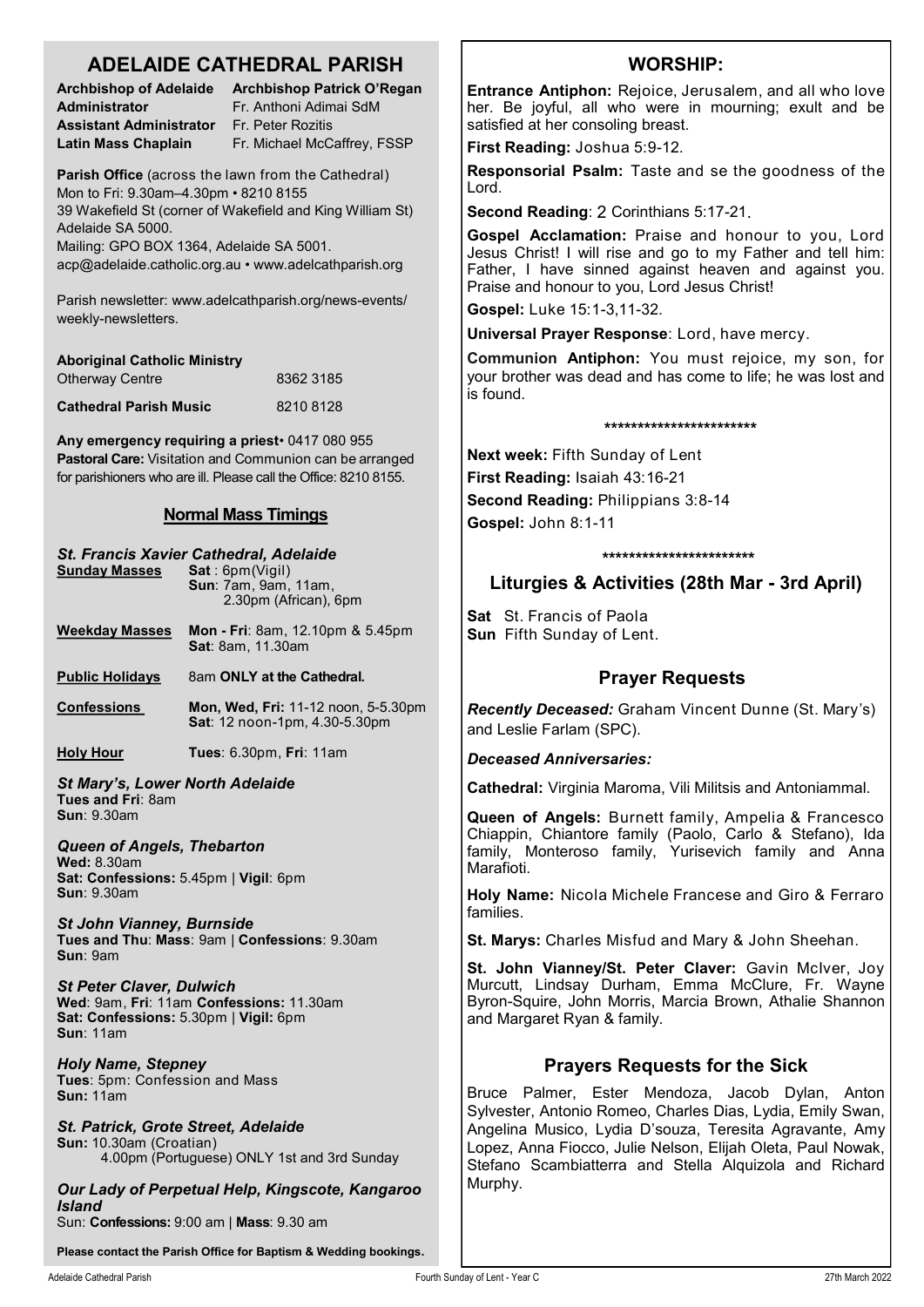#### **26 Mar: Lenten Retreat: The Last Seven Words Jesus Spoke from the Cross**

Lenten Retreat on Saturday 26th March 11am - 3.15pm at Our Lady of the Sacred Heart Church, 420 Seaview Road, Henley Beach. Speaker: Fr. Josy Sebastian MSFS. The day includes talks, reconciliation, exposition of the Blessed Sacrament, reflection and Mass. Please bring your own food; tea/coffee provided. Enquiries and bookings phone Pauline 0403002240 by 24th March. Cost by donation. All welcome. Covid-19 protocols to be observed.

#### **9 Apr: Seven Churches Walk**

The Hectorville Parish will be conducting its annual Lenten Pilgrimage of 7 Churches Walk on Saturday 9th April from approximately 8.30am to 1.00pm commencing at St. Aloysius College Chapel. Participants will need to adhere to the COVID-19 restrictions laid down for the event. In each of the seven churches 2 Stations of the Cross will be prayed. Please bring your own bottle of water. The route is approximately 10 kms and we anticipate that it will be a wonderful preparation to follow Christ as we accompany His Way of the Cross through Holy Week. For further details please contact the Hectorville Parish on 83369988.

## **10 Apr: Blessing of Palms and Procession**

The Blessing of Palms and the Procession with Ecumenical churches will begin at 10.30am from the Mary MacKillop Plaza, next to the Cathedral on April 10, Palm Sunday.

# **10 Apr: Adult Formation at Semaphore**

"When Sacred Heart College was at Semaphore and Largs Bay" on Sunday April 10 from 4pm – 5pm at the Lefevre Catholic Community meeting rooms, 253 Military Road, Semaphore. Please call 8449 6378 and speak with Fr. Roderick O'Brien for enquiries. Kindly register before the event and on the day.

# **10 Apr: Palm Sunday Peace & Justice Walk**

On Sunday, 10th April 2022 Churches Together SA along with other justice and peace networks, are organising the Palm Sunday Peace & Justice Walk. This has been a long-standing tradition in South Australia, where the broader community as well as churches and faith communities, walk together in solidarity for peace-making and justice keeping. As a radical, visible sign of peace-making presence, respect, solace, and harmony, this walk will be in silence, with our banners as our voice. We walk for many areas of concern. This year's key focus are: Reconciliation & Statement from the heart, Justice for Refugees, Environment & Climate Change, and Peace & Conflict Resolution. Visit https://bit.ly/3IBuou3 for more details.

#### **Holy Week Time Table for the Cathedral Parish**

The Holy Week Timetable is available on the Parish website — [adelcathparish.org.au](https://www.adelcathparish.org/) Please download your copy for more information on services in each church of our Parish.



# **Project Compassion 2022**

The theme of **Project Compassion 2022** is: 'For all future generations'. Taken from the scripture passage '*When God gave his covenant to Noah and every living creature, for all future generations'.*

#### *4th Weekend in Lent - Rosalie from DRC*

This weekend's *story from the field* is about Rosalie from the Democratic Republic of Congo (DRC). Rosalie is an ex-combatant who lives with her husband and seven children in the DRC. Forced to join the army when she was 15, Rosalie experienced significant trauma and hardship during her years in the military. With your generous support, Rosalie was able to participate in a business skills training program to help her to reintegrate into society. Rosalie has become a role model for other ex-combatants who are seeking to readjust to civilian life, inspiring others to overcome the trauma and violence of the past and work towards a more peaceful world FOR ALL FUTURE GENERATIONS.

We would like to thank all our parishioners their support and request you to visit the project compassion website [www.caritas.org.au/project](http://www.caritas.org.au/project-compassion/)-compassion/ for more details on how your contributions have changed lives.

# **22 May: Marian Procession 2022**

The 2022 Marian Procession will be held on **Sunday 22nd Mary** at the Adelaide Showgrounds. This year, in support of the Ukrainian community, the image that will lead our procession is *Vyshhorodska - Mother of God*. The Procession will commence at 2pm and all are invited to attend with their parish or community. Group assembly will begin from 1:30pm. The Procession will take place in the Main Arena, however, if the weather is inclement, it will be moved to the Wayville Pavilion. Carpking will be available onsite. For more information, please contact Archdiocesan Events Office on P: 8210 8220.

#### **High Tea at The Monastery**

**Join us on the 1st Sunday of the month** for a High Tea at The Monastery in our beautiful Sacred Garden. \$55 per person includes a glass of sparkling wine on arrival, barista made coffee and tea and an array of high tea classics to enjoy. Our first reservation will be 1st May from 1pm - 3pm. Please contact the office on 83388700 or [conference@themonastery.com.au](mailto:conference@themonastery.com.au) to book your table. *\*The High Tea will be moved to our O'Brien dining room if the weather is not suitable.*

# **Adult Confirmation**

Adult Confirmation will be held this year on Saturday, September 3rd at the 6pm Mass at the Cathedral. This is for adults who were baptised as children and who have missed celebrating Confirmation. Anyone wishing to be part of this celebration is asked to contact Kathy Horan at [khoran@adelaide.catholic.org.au.](mailto:khoran@adelaide.catholic.org.au) Further details will be advertised in the near future.